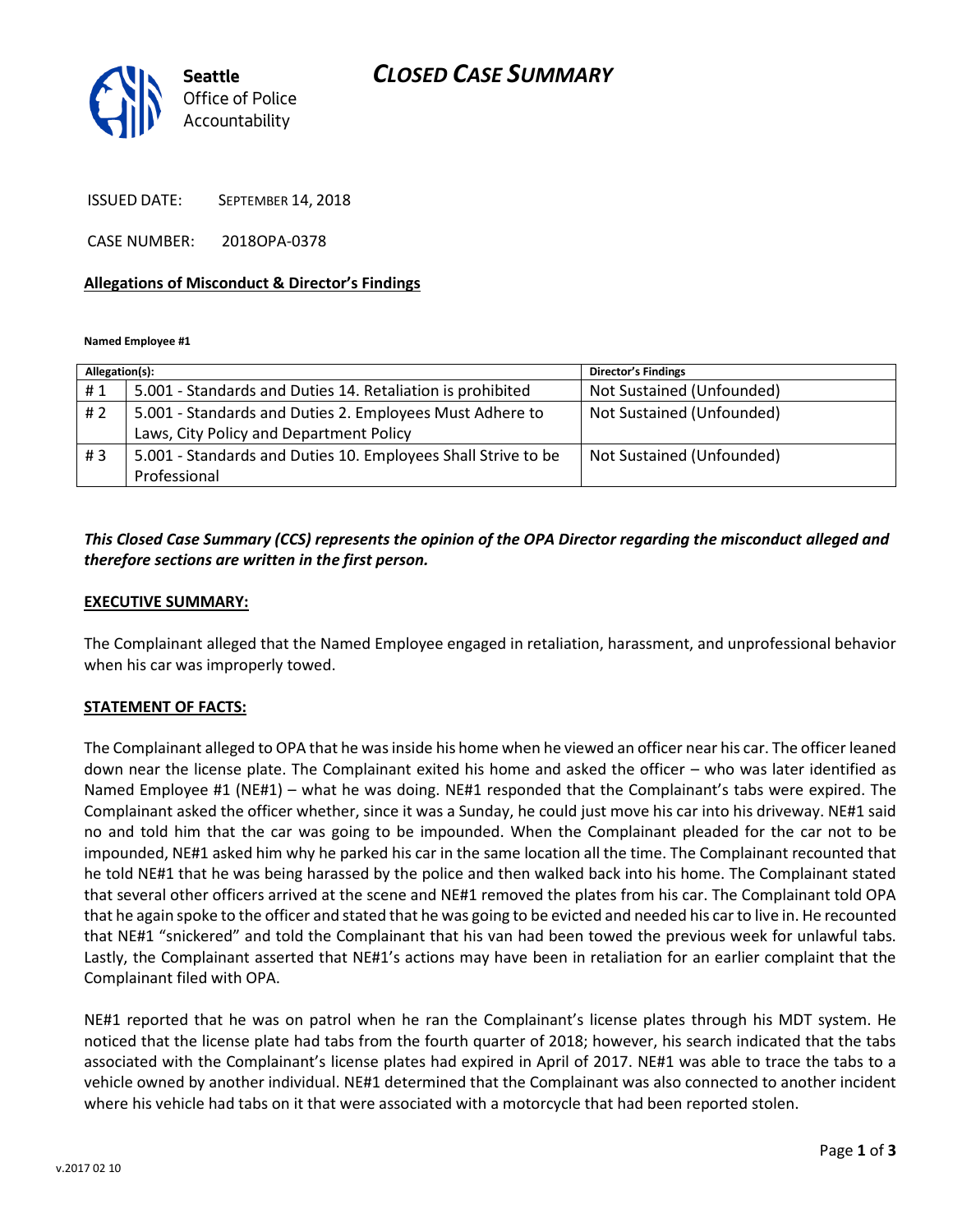# *CLOSE CASE SUMMARY*



OPA CASE NUMBER: 2018OPA-0378

At that time, the Complainant came out of his home and approached NE#1. NE#1 informed him that he was being audio and video recorded and the Complainant stated that his van had been towed the previous month. NE#1 asked the Complainant for his name, but he refused to provide it. The Complainant stated that he could not afford tabs for his car and NE#1 informed him that this was not a valid excuse for stealing tabs from other community members. NE#1 reported that he believed the Complainant's explanation for how he came into possession of the tabs to be untrue. NE#1 impounded the Complainant's car and cited him for improper license.

The interaction between NE#1 and the Complainant, as well as NE#1's law enforcement activity, was recorded on Department video. The video provided significantly more detail as to the substance of the interaction between the Complainant and NE#1. The video is described in detail in the Case Summary.

### **ANALYSIS AND CONCLUSIONS:**

## **Named Employee #1 - Allegation #1** *5.001 - Standards and Duties 14. Retaliation is prohibited*

SPD Policy 5.001-POL-14 prohibits Department employees from engaging in retaliation.

The Complainant alleged that NE#1 retaliated against him when he had his vehicle towed. The Complainant contended that this retaliation was based on a previous complaint that the Complainant filed with OPA.

This complaint (2018OPA-0153) involved the earlier towing of the Complainant's van. NE#1 was not a named employee in this case. Moreover, the case was closed as a Contact Log, meaning that OPA determined that, on its face, the complaint failed to allege a policy violation and that it could be closed with no further investigatory action. NE#1 stated that he was tangentially aware of an OPA complaint involving the Complainant and several parking enforcement officers. However, he told OPA that he did not know the details and was never asked to impound the Complainant's car due to this OPA complaint.

NE#1 explained that his actions were based solely on the fact that the Complainant had illegal tabs on his car and because this was not the first time that the Complainant had engaged in such behavior.

I find that NE#1's account is supported by the record and I find no evidence that he engaged in retaliation. As such, I recommend that this allegation be Not Sustained – Unfounded.

Recommended Finding: **Not Sustained (Unfounded)**

## **Named Employee #1 - Allegation #2** *5.001 - Standards and Duties 2. Employees Must Adhere to Laws, City Policy and Department Policy*

SPD Policy 5.001-POL-2 requires that employees adhere to laws, City policy, and Department policy. The Complainant alleged that NE#1 violated this policy when he improperly towed his vehicle.

I find that there was a more than sufficient legal basis to impound the Complainant's vehicle. The evidence conclusively establishes that the Complainant had tabs on his license plate that were associated with another